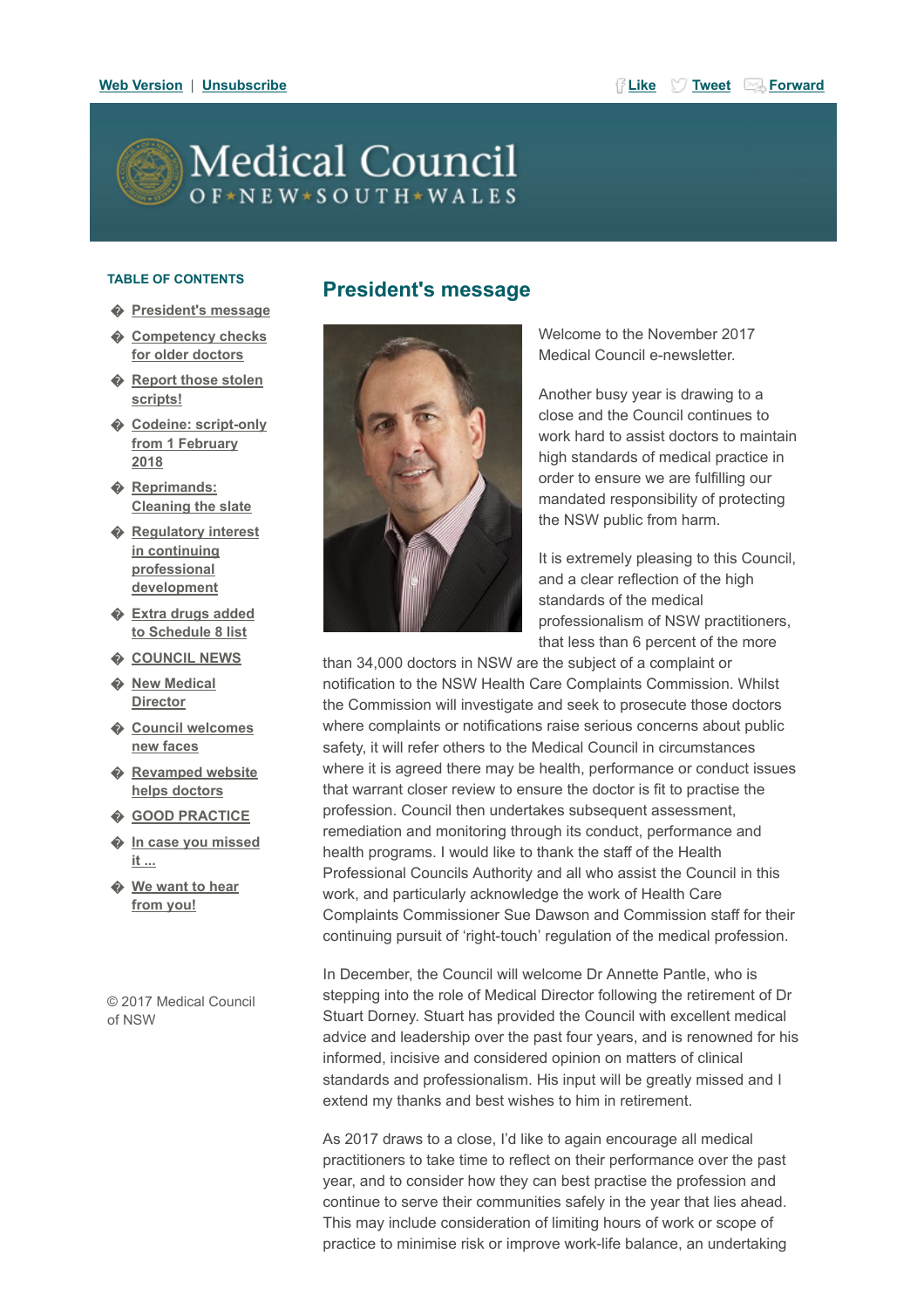to review or increase knowledge and skills through directed professional development activities, a discussion with a trusted colleague about how you are faring, and perhaps seek an independent, broad review of your general health and wellbeing by your GP.

I hope everyone is able to get some rest and remain safe during the coming holiday period and I extend my very best wishes to you all for 2018.

#### Dr Greg Kesby, President, Medical Council of NSW

# <span id="page-1-0"></span>Competency checks for older doctors

Doctors over the age of 70 will be required to have competency and health checks every three years as part of a new Professional Performance Framework announced this week by the Medical Board of Australia.

Continuing professional development requirements have also increased for all



doctors. The Framework is designed to support medical practitioners to take responsibility for their own performance and encourage the profession collectively to raise professional standards and build a positive, respectful culture in medicine that benefits patients and doctors.

The Framework has five key pillars:

1. Strengthened continuing professional development (CPD) requirements.

2. Active assurance of safe practice.

3. Strengthened assessment and management of medical practitioners with multiple substantiated complaints.

4. Guidance to support practitioners.

5. Collaborations to foster a culture of medicine that is focused on patient safety, based on respect and encourages doctors to take care of their own health and well-being.

#### [More information](http://medicalcouncil.createsend1.com/t/j-l-odjhrtl-l-o/).

Image credit: belushi/shutterstock

# <span id="page-1-1"></span>Report those stolen scripts!

Doctors are reminded to report the loss of any prescription stationery as part of slowing an explosion in forged prescriptions being used to illegally obtain oxycodone, alprazolam and fentanyl and other drugs of abuse.

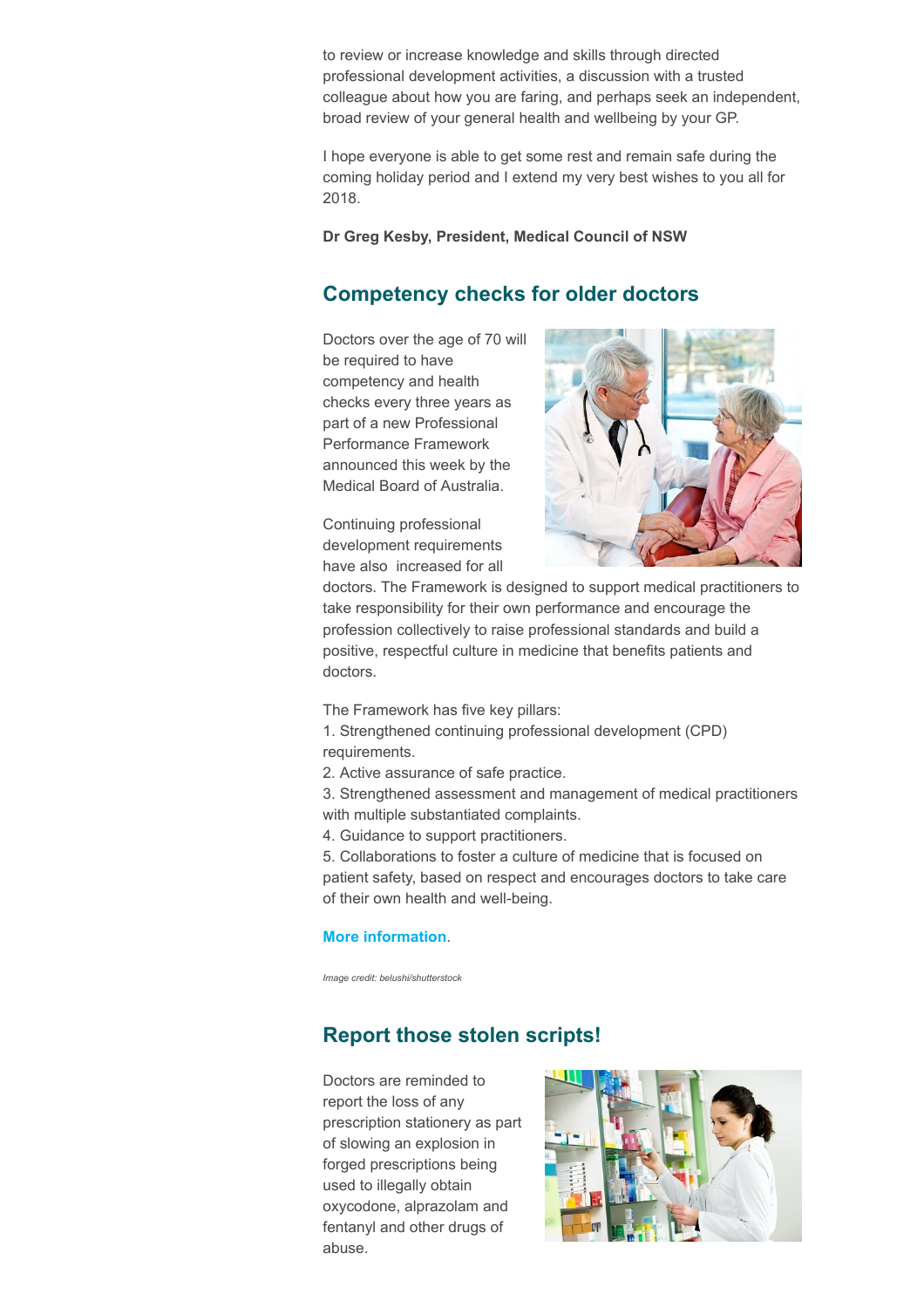Reports may be made to the **[NSW Health Pharmaceutical](http://medicalcouncil.createsend1.com/t/j-l-odjhrtl-l-b/) Regulatory Unit, which publishes an [online](http://medicalcouncil.createsend1.com/t/j-l-odjhrtl-l-n/) list of prescribers who** have reported stolen scripts or stationery. This list enables pharmacists to exercise caution when dispensing Schedule 4 and Schedule 8 medications prescribed by doctors who are known to have had stationery stolen.

#### [Read more](http://medicalcouncil.createsend1.com/t/j-l-odjhrtl-l-p/).

 $n^A$  Like [Forward to a friend](http://medicalcouncil.forwardtomyfriend.com/j-l-2AD73FFF-odjhrtl-l-yu)

### <span id="page-2-0"></span>Codeine: script-only from 1 February 2018

Pain is a significant health burden for many Australians, with as many as one in five Australians living with chronic pain. A large proportion of the population manages pain by relying on over-the-counter combination medicines containing codeine.



However, from 1 February 2018 all medicines containing codeine will be up scheduled to Schedule 4 or prescription-only medicines by the Therapeutic Goods Administration (TGA). This is a significant change to pain management within the community. These medications are currently available over-the-counter at a pharmacy, following consultation with a pharmacist.

From February, health professionals who now recommend OTC codeine-containing products will have to:

- supply a prescription if they have relevant prescribing rights (or refer to someone who does); or
- recommend other treatments such as paracetamol and/or non steroidal anti inflammatory drugs or non pharmacological alternatives.

In making a scheduling decision, the TGA takes into consideration the risks and benefits of the use of a substance. Studies have shown there is little evidence that low dose codeine-containing medicines are more effective for pain relief than similar medicines without codeine.

Public consultation has indicated many consumers use codeinecontaining medicines to self-treat chronic pain. This has resulted in a high number of consumers becoming addicted to codeine and an alarming increase in the rate of codeine-related deaths over the last 10 years.

For further information:

#### [NSW Health Bulletin - Up-scheduling of over-the-counter codeine](http://medicalcouncil.createsend1.com/t/j-l-odjhrtl-l-x/)containing medicines

#### [TGA Codeine information hub](http://medicalcouncil.createsend1.com/t/j-l-odjhrtl-l-m/)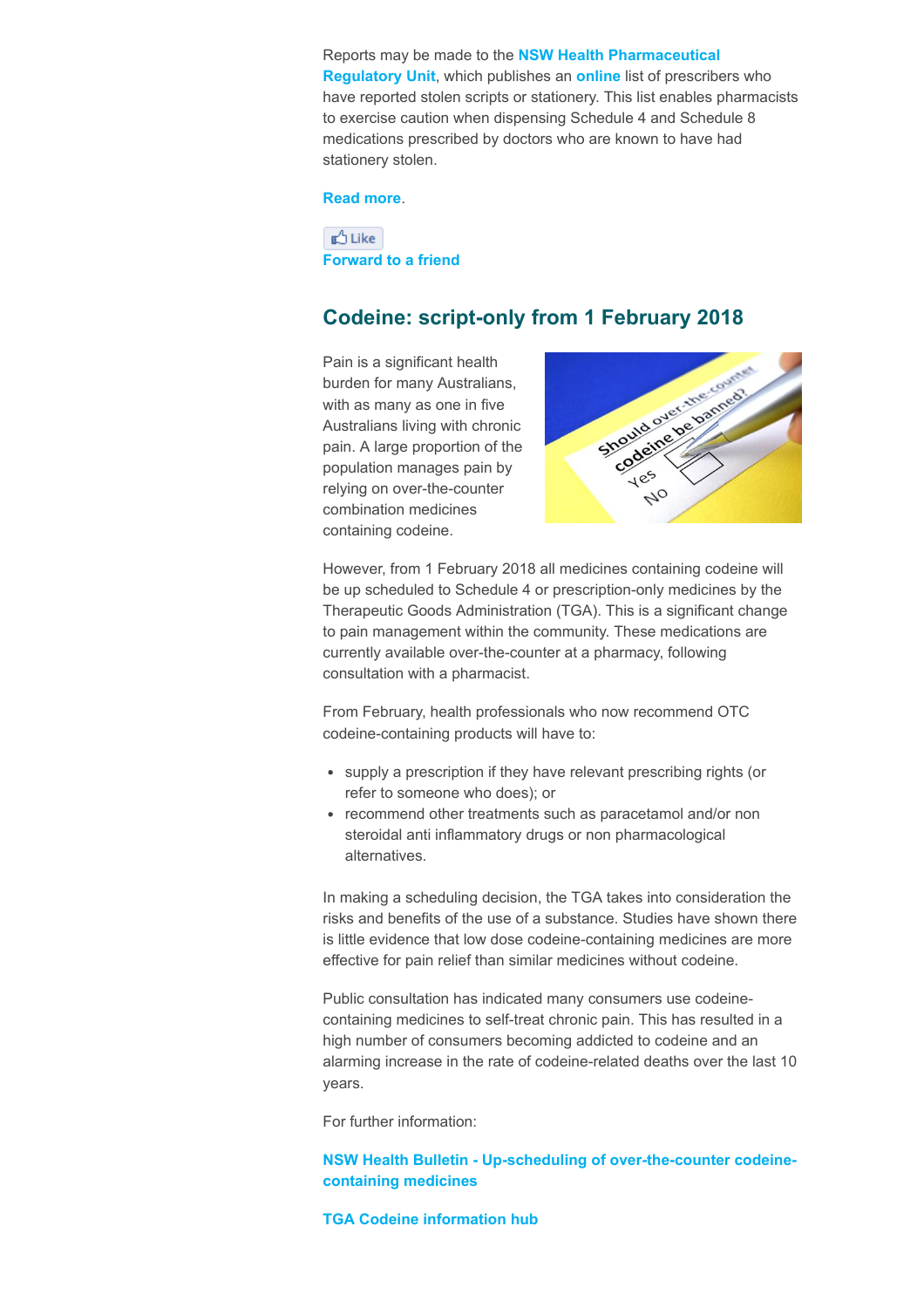#### [TGA Regulation impact statement: Codeine re-scheduling](http://medicalcouncil.createsend1.com/t/j-l-odjhrtl-l-c/)

**D** Like [Forward to a friend](http://medicalcouncil.forwardtomyfriend.com/j-l-2AD73FFF-odjhrtl-l-jr)

Image credit: Yeexin Richelle/Shutterstock

# <span id="page-3-0"></span>Reprimands: Cleaning the slate



In NSW, a serious complaint against a registered medical practitioner may result in disciplinary proceedings.

Professional Standards Committees and the Civil and Administrative Tribunal have a series of powers available if a complaint is proven. These include an order to reprimand a practitioner.

Reprimands are published on the Register of Medical Practitioners maintained by the Australian Health Practioner Regulation Agency for the Medical Board of Australia. If the disciplinary body has set an end date for the reprimand, it will be removed from the register when that date passes.

Until now, a reprimand without an end date remained on the register for as long as the practitioner retained their registration.

The Medical Board of Australia has adopted a policy which gives practitioners the opportunity to apply for the reprimand to be removed from the national register.

This is subject to:

- no 'relevant event' having occurred in the five-year period of publication of the reprimand; and
- if the reprimand was imposed under previous legislation, legal advice confirming the power to remove a reprimand under that legislation.

#### [Read more](http://medicalcouncil.createsend1.com/t/j-l-odjhrtl-l-q/).

**D** Like [Forward to a friend](http://medicalcouncil.forwardtomyfriend.com/j-l-2AD73FFF-odjhrtl-l-jj)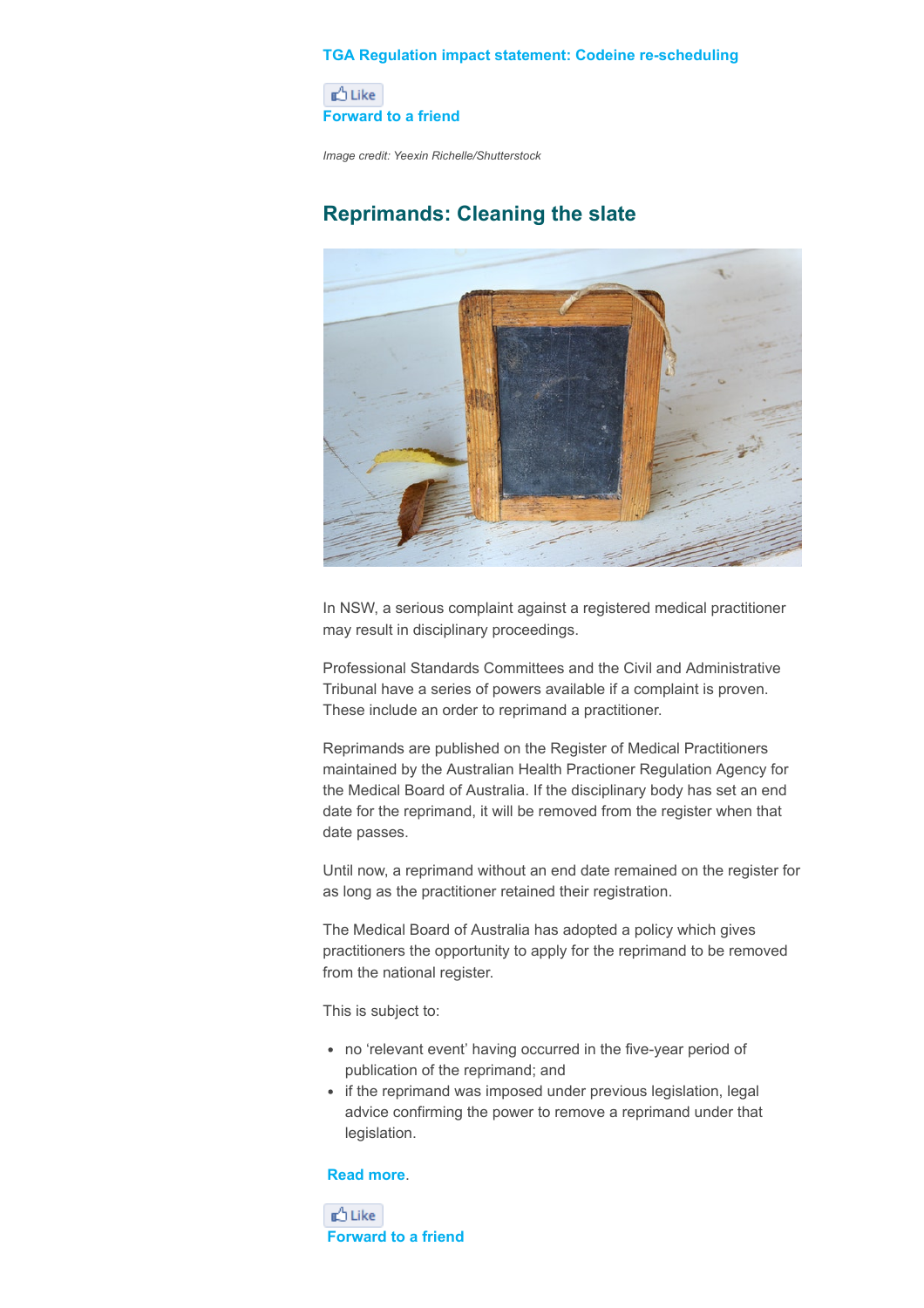# <span id="page-4-0"></span>Regulatory interest in continuing professional development

Undertaking continuing professional development (CPD) is an essential dimension of professional practice, as it is necessary to maintain, develop, update and enhance your knowledge, skills and performance in order to deliver appropriate and safe medical care.



#### What are the CPD requirements?

At the time of submitting an application for registration as a medical practitioner, and at each annual renewal, medical practitioners are required to affirm that in the preceding 12 months they have satisfied the [CPD requirements](http://medicalcouncil.createsend1.com/t/j-l-odjhrtl-l-a/) as set down by the Medical Board of Australia and AHPRA. Separate to this, the specialist colleges will usually require additional CPD activities in order for practitioners to maintain their college membership.

Practitioners will be familiar with audit activities by their College to ensure appropriate CPD compliance, which often relates to a threeyear cycle. However, AHPRA will separately undertake random audits to ensure that a medical practitioner who has indicated in their registration application that they have complied with the CPD requirements in the preceding 12-month period has actually done so. In situations where a NSW medical practitioner is unable to produce satisfactory documentary evidence when requested by AHPRA, the practitioner may be the subject of a complaint by AHPRA to the Medical Council.

#### Keeping records

You must retain evidence of your CPD activity for at least three years to support your declaration that you have satisfied the CPD standard for registration as a medical practitioner, as required by AHPRA.

You are encouraged to satisfy yourself of the separate requirements of your specialist college with regard to retention of CPD records in ensuring compliance with college regulations.

#### [Forward to a friend](http://medicalcouncil.forwardtomyfriend.com/j-l-2AD73FFF-odjhrtl-l-jt)

# <span id="page-4-1"></span>Extra drugs added to Schedule 8 list

In July, the Therapeutic Goods Authority added two additional drugs to the national list of drugs which are classified as Schedule 8 controlled drugs.

Opioids tapentadol and targin were included in the schedule.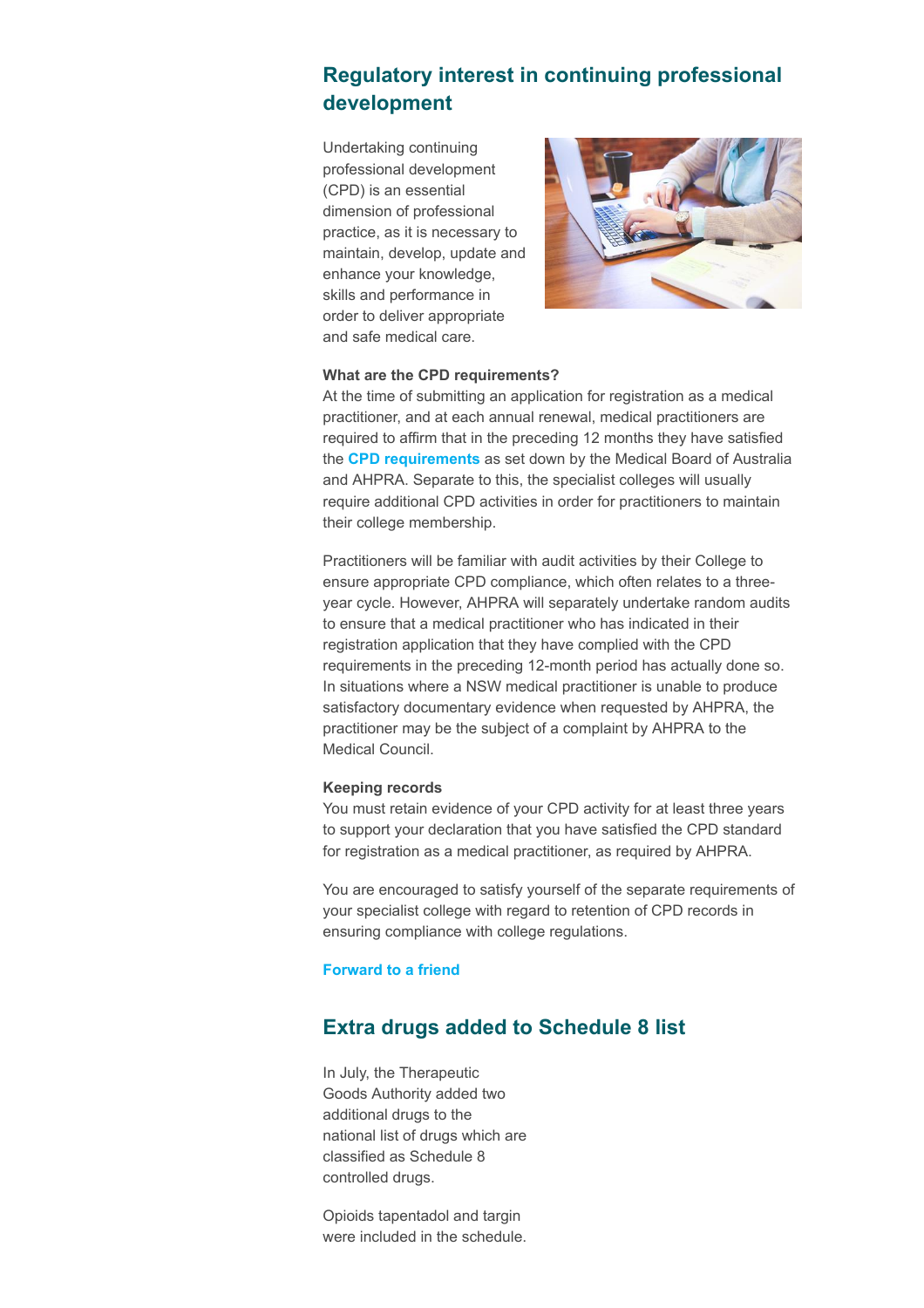See the full list of **[Schedule 8](http://medicalcouncil.createsend1.com/t/j-l-odjhrtl-l-f/)** drugs.

In NSW, doctors need [authorisation](http://medicalcouncil.createsend1.com/t/j-l-odjhrtl-l-z/) from the Ministry of Health to prescribe Schedule 8 drugs to people identified as drug dependent. Authorisation is also needed if a non-dependent patient requires the following



**Tapentadol** 

medications for more than two months:

- any injectable form of any drug of addiction
- any drug of addiction for intranasal use, or for spray or application to mucous membranes
- alprazolam
- buprenorphine (except transdermal preparations)
- flunitrazepam
- hydromorphone
- methadone.

The NSW Schedule 8 authorisation is distinct from, and independent of, an authority from Medicare Australia for the purposes of a subsidy under the Pharmaceutical Benefits Scheme.

Related link: [Prescription Shopping Programme](http://medicalcouncil.createsend1.com/t/j-l-odjhrtl-l-v/).

**D** Like [Forward to a friend](http://medicalcouncil.forwardtomyfriend.com/j-l-2AD73FFF-odjhrtl-l-jd)

# <span id="page-5-0"></span>COUNCIL NEWS

# <span id="page-5-1"></span>New Medical Director



In December, the Council will welcome a new Medical Director.

Dr Annette Pantle (pictured left) is returning to NSW from Tasmania, where she has been the Executive Director for Patient Safety with the Tasmanian Health Service.

An experienced clinician, Dr Pantle has worked in many sectors of the health system including general practice, public and private hospitals, aged care, government and policy. Dr Pantle has spent much of her career in NSW and is a former practitioner member of the NSW Board of the Medical Board of Australia.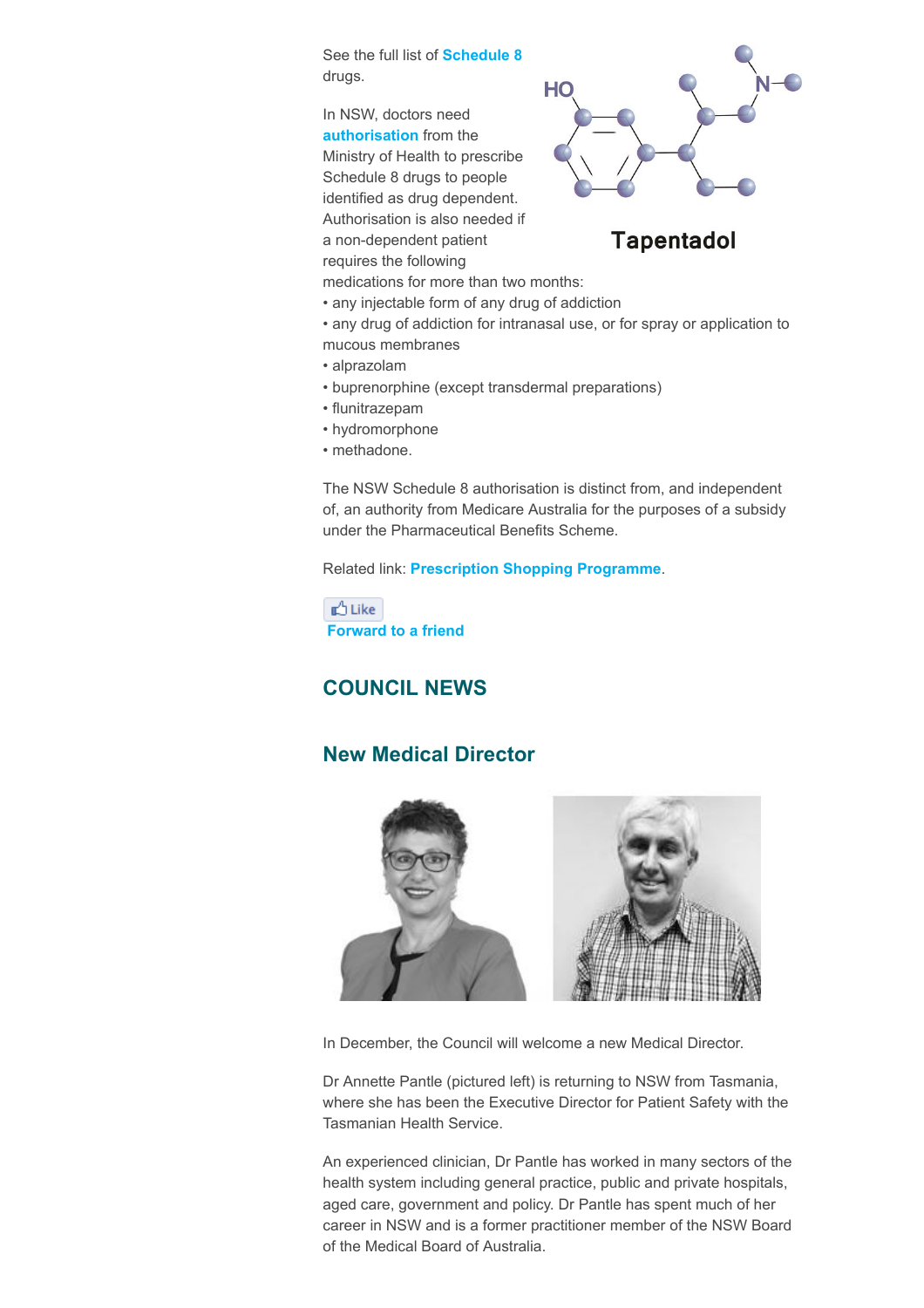Dr Pantle will step into the position left vacant by Dr Stuart Dorney (pictured right), who retired in September.

Over an impressive 40-year career in medicine, Dr Dorney enjoyed the respect of his peers as a highly regarded paediatric gastroenterologist, including being a member of the team that first performed paediatric liver transplantation in Australia. In more recent years, Dr Dorney has provided outstanding leadership in the areas of risk minimisation, medical governance and medical regulation. He has been invaluable in ensuring 'right-touch' regulation by the Medical Council over the last four years, and was a passionate advocate for programs aimed at improving the mental health and well-being of medical practitioners and students. Stuart has written on this topic for the Medical Council. Read his article [here](http://medicalcouncil.createsend1.com/t/j-l-odjhrtl-l-e/).

The Medical Council extends its sincere thanks and best wishes to Stuart in his retirement.

### <span id="page-6-0"></span>Council welcomes new faces

We have welcomed four new members to the Council:

- Dr Merran Auland
- Ms Maria Cosmidis
- Professor Cameron Stewart
- Professor Kichu Nair (pictured).

Their expertise and diverse backgrounds will enhance the ability of the 19-member Council to uphold community safety by ensuring doctors are fit to practise medicine and are worthy of the trust and confidence the community places in the profession.



#### [Read more](http://medicalcouncil.createsend1.com/t/j-l-odjhrtl-l-s/).

### <span id="page-6-1"></span>Revamped website helps doctors

The Medical Council has launched a new-look [website](http://medicalcouncil.createsend1.com/t/j-l-odjhrtl-l-g/).

The modern, user-friendly website provides both doctors and the public with detailed information about the work of the Medical Council in regulating professional



medical standards. The website provides the public with the opportunity to submit concerns or complaints about the medical care they have received, and provides information to medical practitioners about what occurs following a complaint or notification about their health, conduct or performance.